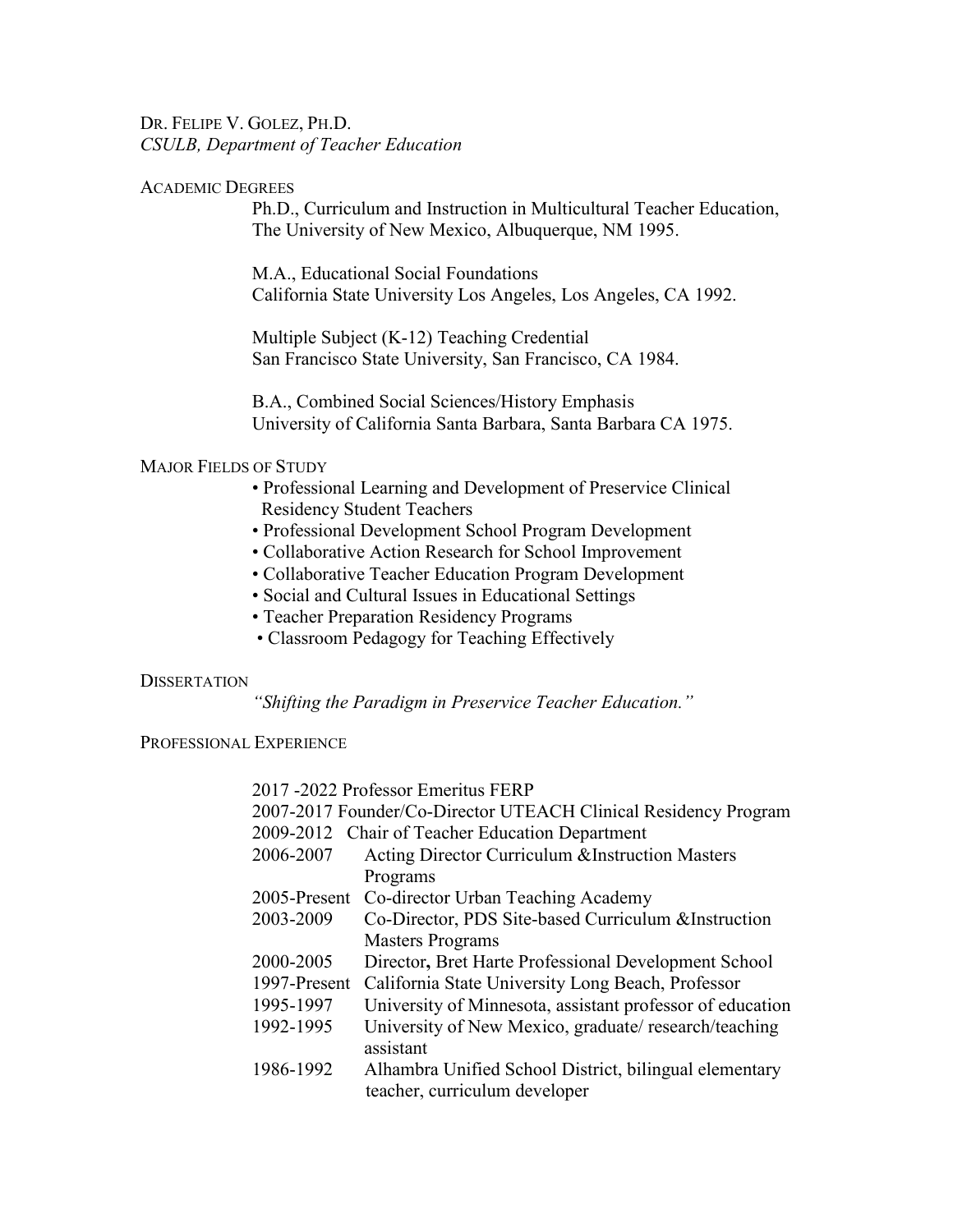1985-1986 Los Angeles Unified, bilingual elementary teacher

# RESEARCH AND DEVELOPMENT PROJECTS

• Developmental Learning Model of Preservice Clinical Preparation Teachers

• Linked Learning/Multiple Pathways/ Connect-Ed *Secondary Teacher Preparation Reform and School Partner Project. Building a Collaborative Program to establish CTE Academies of Learning in Secondary Schools*

• Faculty in Schools Project

*Researching and Improving Teacher Preparation*

• Urban Teaching Academy/UTEACH

*Building a Collaborative Network to Improve Schools*

• Using Data to Drive Instruction

*Working with Little Lake School District and CSULB colleagues to understand translating gathered data to classroom instruction innovations* • East meets West, U.S./China Teaching Institute

*A Teacher and Student Educational Teaching Exchange bringing 25 5th Grade Students and their teachers from Nanjing, China to have an educational exchange with 25 students and their teachers from Carver Elementary, LBUSD.*

# AWARDS AND GRANTS

• Participant/Field Co-Coordinator UTEACH Schools First Federal Credit Union Grant- \$500,000 (five years)

• Co-PI, Bechtel Foundation, Raising the Bar for STEM Education in California: Preparing Elementary Teachers in a Model, Scalable, STEM-Rich Clinical Setting, \$900,000.

•CSU Chancellors Office/James Irvine Foundation-Collaborating Developer, Linked Learning CSU Long Beach Model Program, \$225,000 •Incentive Awards to Globalize Instruction. "Globalizing Instruction in Math Education Graduate Courses." \$2,500

• PI-Connect/Ed James Irvine Foundation Linked Learning Grant 2010, \$60,000

• MetLife Planning Grant 2006 –NCTAF \$50,000

Planning Grant *Urban Collaborative Teaching Academy*

• SCAC Award 2004-2005, Fall 2004,

Second Tier Research of a PDS Collaboration

• SCAC grant (1998-1999)

*Building a Collaborative Relationship between Compton Unified School District and California State University, Long Beach*

• Faculty Career Enhancement Grant awarded Spring 1999 for MSCP research, assigned time, resources.

• Assessment Grant Fall 1999- *Assessment of Student learning outcomes & development in teacher education.* \$6000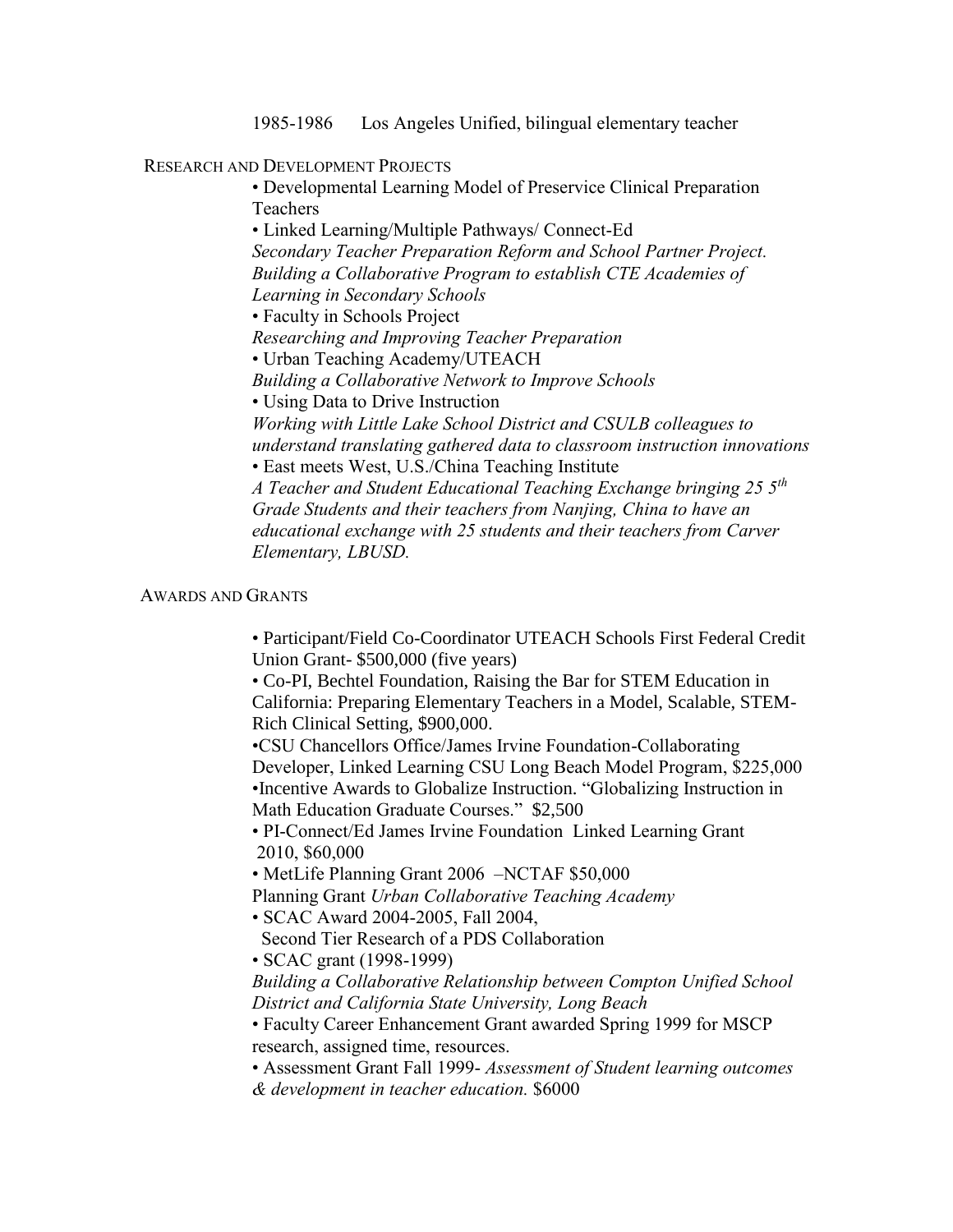• Assessment Planning Grant – Spring 1999-2000

• ITEP – CCTC Grant \$50,000 reviewed and contributed to writing. Scholarly and Creative Activity Award, California State University, Long Beach, 1998

- Bush Diversity Grant, University of Minnesota, 1997.
- Summer Course Improvement Grant, University of Minnesota, 1997.

• Collaborative Faculty/Graduate Student Grant, University of Minnesota, 1996.

• Bridging Multicultural and International Studies—Moveable Feast

- Graduate Research Project Grant, University of New Mexico, 1995.
- Bilingual/Multicultural Educational Fellowship, US Dept. of Education, 1994.

• Bilingual/Multicultural Educational Fellowship, US Dept. of Education, 1993 (HonorableMention).

• Pre-Doctoral Scholar, California State University,1992.

• Pre-Doctoral Scholar, California State University,1991(Honorable Mention).

PRESENTATIONS - PROFESSIONAL MEETINGS

Golez, F. & Hamm, D. (2015) *Finding the Joy in Teaching through Faculty Collaboration and Mentorship in a Clinical Teacher Preparation Program,* California Council on Teacher Education, October 2015. San Diego, CA.

Golez, F. & Hansuvadha, N. (2014). *Intersection of General and Special Education*. Webinar, CSU Initiative on Educator Preparation, November, 2014, Long Beach, Ca.

Golez, F. (2014) *Clinical Teacher Preparation as a Conduit for Innovation in Education.* National Conference for Professional Development Schools. March 2014, Las Vegas, Nevada.

Golez, F. (2013). *A Pathway from Migrant Education to a University.*  Keynote Speaker. LBUSD Annual Migrant Education Family Leadership Conference. June, 2013, Long Beach, CA.

Hamm, D., **Golez, F.**, & Straits, W. (2012). *Turning a looking glass into a 2 way window: Infusing STEM PD with Master Teachers, Student Teachers, University Supervisors and Reading/LA Faculty.* California Council on Teacher Education, October 2012, San Diego.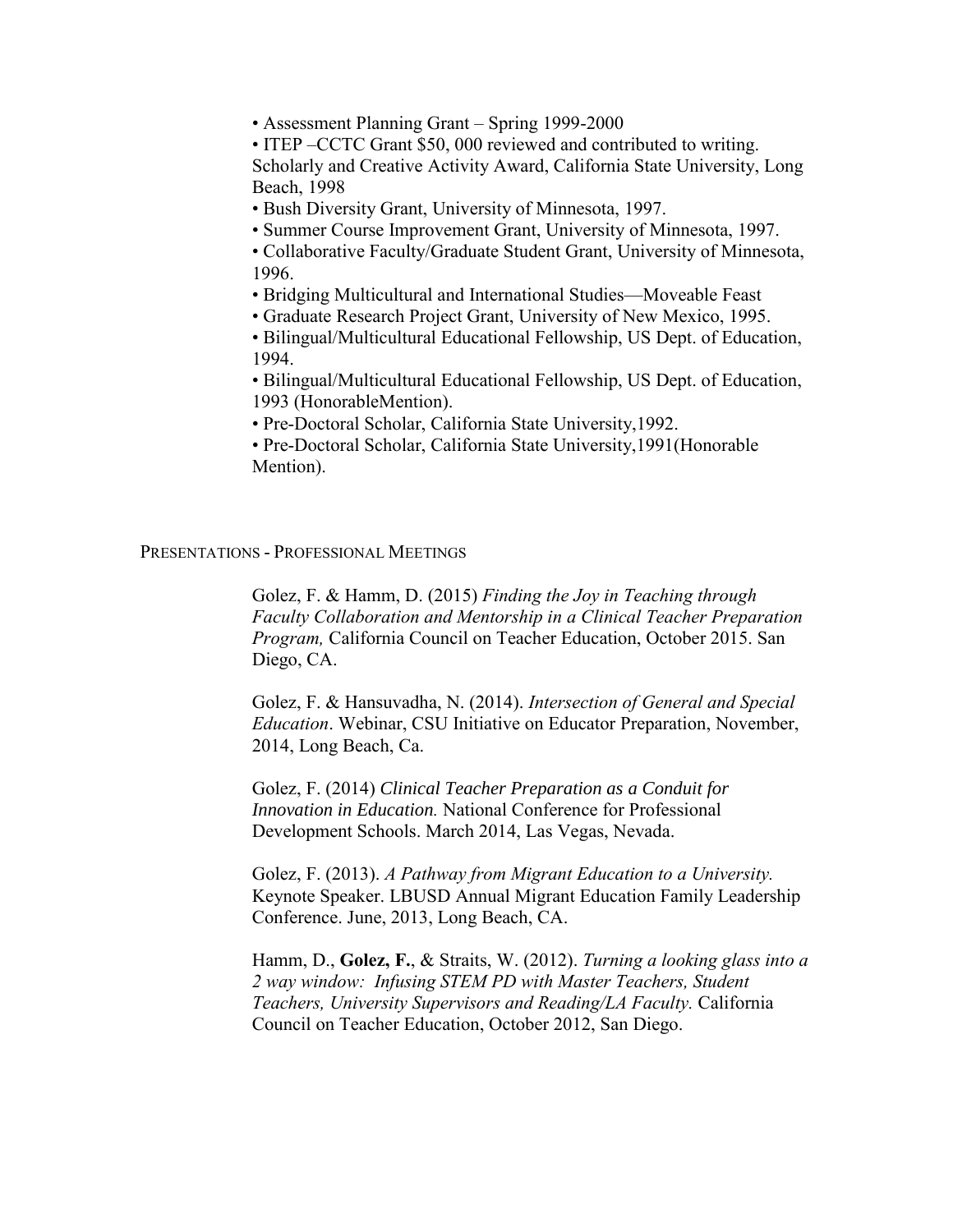An, S., **Golez, F**., Wu, Z. (2011) *East Meets West: Teaching Math Lessons in a Dual Language Immersion Setting.* Panel presentation. NAAPE Annual Conference. October, 2011, Long Beach, CA.

An, S., **Golez, F**., Masunaga, H., Symcox, L. (2011). *Teachers' Knowledge of Teaching Multidigit Division in US and China.* Panel presentation. AERA Annual Conference. April, 2011, New Orleans.

Golez, F., Grenot-Scheyer, M. Symcox, L. ( 2009). *The CSULB Urban Teaching Residency Model: Site-Based Preparation for Tomorrow's Teachers and School Support Professionals.* Great Teachers for Our City Schools: National Summit on Recruiting, Preparing and Retaining Quality Urban Teachers. Denver, April 1-3, 2009.

Golez, F., Masunaga, H. Symcox, L. ( 2009). *How Can we Measure Teachers' Impact on Their Pupils' Learning and Teacher Educators' Impact on Teachers' Learning?* Panel presentation. AERA Annual Conference. April, 2009, San Diego. Juried

Golez, F., Symcox, L., Houck, J., Steinhauser, C. (June, 2008). *Congressional Briefing, Residency Programs.* AACTE A Day on the Hill. Washington, D.C.

 Golez, F., Symcox, L., DuCharme, C. (April, 2007). *PDS Sustainability through Masters Certification*. Professional Development Schools National Conference, Las Vegas, Nevada.

Golez, F., Symcox, L., Houck, J., Isbell, L., Samana R. (November, 2006). *Building Evidence Systems for Accountability and Improvement in Teacher Education.* Satellite Broadcast, American Association of State Colleges and Universities.

Golez, F., Symcox, L. Isbell, L., Samana R. (June 2006). *A New Paradigm for Professional Development Schools: The Long Beach Education Partnership's Urban Teaching Academy Program.* California K-18 Collaboration and Student Success Conference, Long Beach, California.

Golez, F. Symcox, L., Frey, N., and Linquist-Wong, P. (April 2006). *[Building a Western States Professional Development School Regional](http://convention2.allacademic.com/one/aera/aera06/index.php?click_key=1&cmd=Multi+Search+Search+Load+Session&session_id=10782&PHPSESSID=7591355343335ead68d5f6c7763a436d)  [Network](http://convention2.allacademic.com/one/aera/aera06/index.php?click_key=1&cmd=Multi+Search+Search+Load+Session&session_id=10782&PHPSESSID=7591355343335ead68d5f6c7763a436d)*. AERA Annual Meeting, San Francisco, California.

Golez, F., Burnett E., and Rubio O. (January 2006). *Critical Reflections of Senior Faculty on Race, Ethnic and Linguistic Landscapes in Teacher Education.* Hawaii International Conference on Education, Fourth Annual, Honolulu, Hawaii.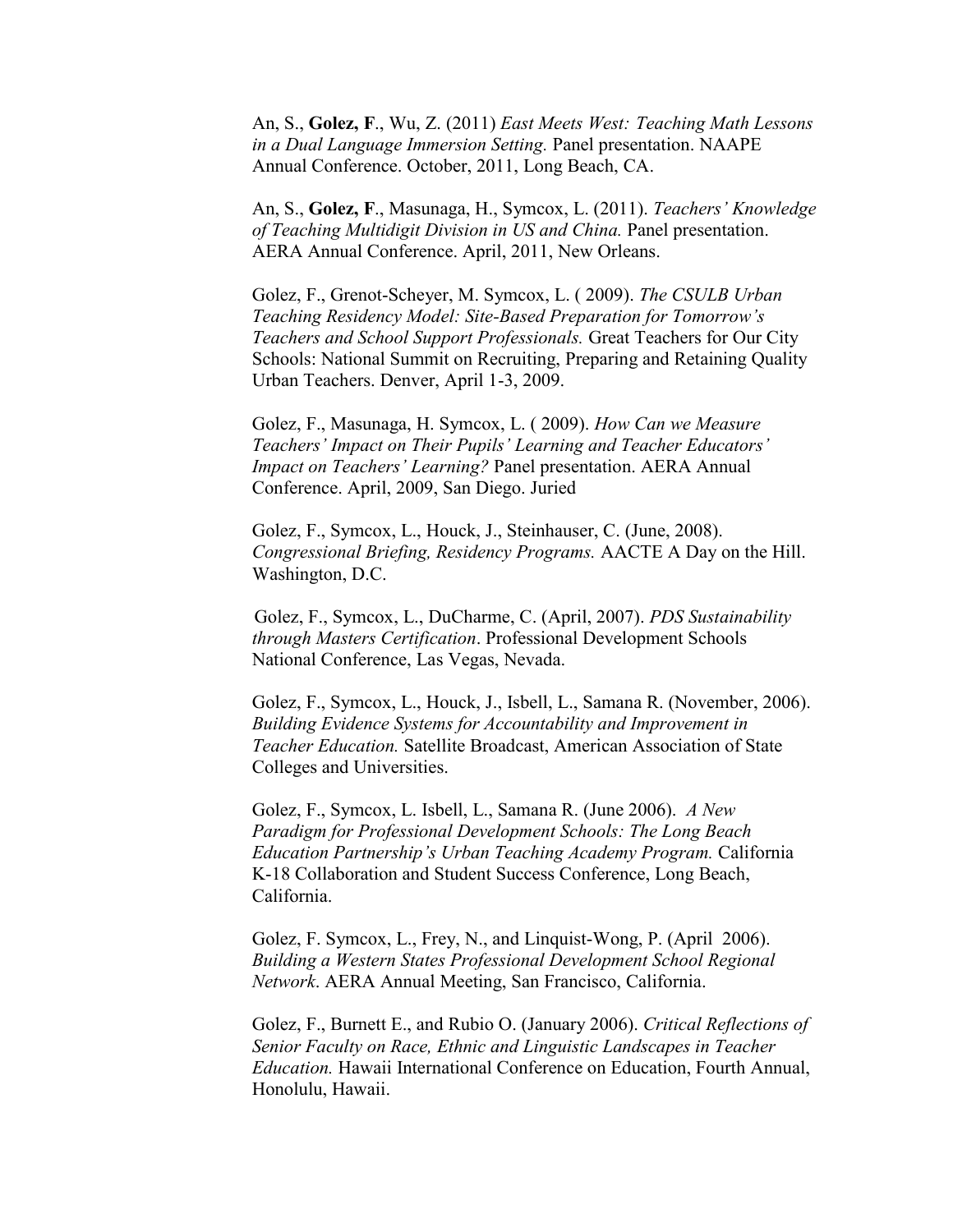Golez, F. (June, 2005). *Long Beach State University Professional Development School Model* Pepperdine University, Graduate School of Education Faculty Retreat, Malibu, CA.

Golez, F., Nagel, G., Nakai, K.., & Whitney, L. (February, 2005). *Examining a Professional Development School: Focus Group Research and Program Evaluation Results.* AACTE Annual Meeting, Washington, DC.

Golez, F., Burnett, E., Rubio, O. (February, 2005). *Minority Faculty Crossing Borders to Create More Effective College Learning Environments Revisited.* AACTE Annual Meeting, Washington, DC.

Golez, F., Nagel, G., Nakai, K.., & Whitney, L. (June, 2004). *Focus Group Research and Program Evaluation: Examining a Professional Development School (PDS) Collaboration.* California K-16 Partnerships Conference, Long Beach CA.

Golez, F., Nagel, G., Nakai, K.., & Whitney, L. (February, 2004). *Conducting Focus Group Research and Program Evaluation of a Professional Development School (PDS) Collaboration.* AACTE annual meeting, Chicago, IL.

Golez, F., Thicksten, M., Heiss, B., Brown, D., Kaye, C., Adams, S. Fidel. J. (June, 2003). *A Successful Professional Development School Collaboration between a College of Education and an Urban Public School. .* California K-16 Partnerships and Student Success IV Conference, Long Beach CA.

Golez, F., Nagel, G., Nakai, K.., & Whitney, L. (June, 2003). *How to Conduct Focus Group Research and Program Evaluation of a Professional Development School Collaboration. .* California K-16 Partnerships and Student Success IV Conference, Long Beach CA.

Golez, F., Thicksten, M., Kaye, C., Adams, S. Anderson, C., Burnett, E., Ducharme, C.. (April, 2003). *A Successful Professional Development School Collaboration between a College of Education and an Urban Public School.* CSULB, College of Education Brown Bag.

Golez, F., Nagel, G., Nieto, C., & Whitney, L. (January, 2003). *Using focus groups for high-quality teaching and learning: A tool for program evaluation.* AACTE annual meeting, New Orleans, LA

Golez, F., Ducharme, C. , Thicksten, M., Heiss, B., Wood, A., Bowers, E. (June, 2002). *The Logistics of Creating and Maintaining a Healthy*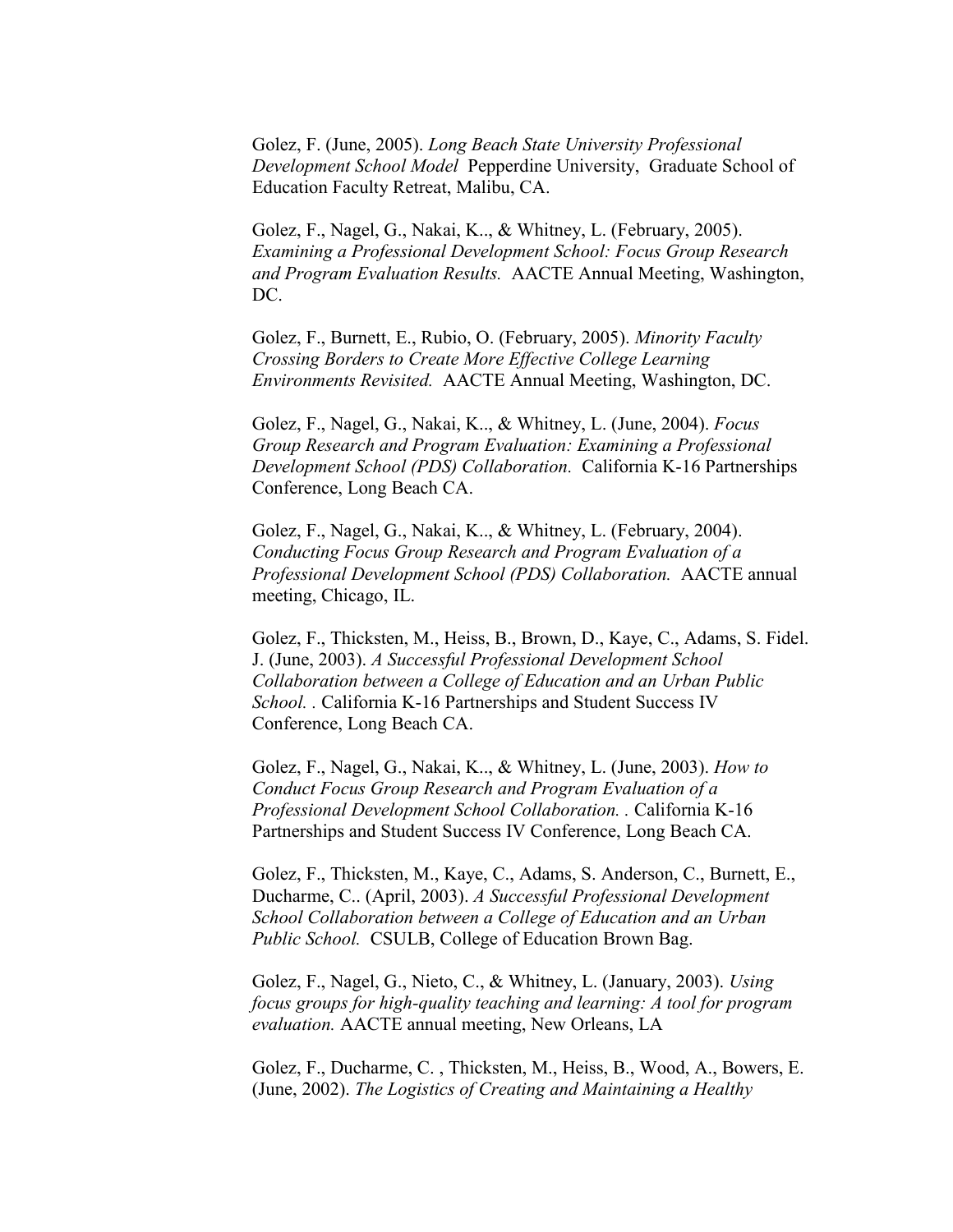*Professional Development School/University Collaborative Relationship.*  California K-16 Partnerships and Student Success III Conference, Long Beach CA.

Golez, F., Nagel, G., Nieto, C., & Whitney, L. (January, 2002). *Listening to voices of practicing teachers: Accountability for teacher preparation.*  American Association of Colleges for Teacher Education, 54<sup>th</sup> Annual meeting, New York.

Golez, F., Nagel, G., and Nieto, C., & Whitney, L. (February, 2002) *Listening to voices of practicing teachers: A pathway to advocacy for future teachers.* A paper presented at the Association of Teacher Education (ATE)  $81<sup>st</sup>$  Annual Meeting New Orleans.

Golez, F., Ducharme, C. , Thicksten, M., Brown, D., Kaye, C. (2001). *The COOL Option: Educating Preservice Teachers in a University/Public School, Site Based Partnership.* California K-16 Partnership & Student Success Conference, Long Beach, CA.,

Golez, F., Burnett. E. and Hamm, D. (2001). *Seamless Collaboration, The Story of the ITEP Program.* Education Trust–March 11-14, 2001 San Antonio,TX.

Golez, F., Nagel, G., Nieto, C., & Whitney, L. (2001). *Listening to voices of practicing teaches to examine the effectiveness of a teacher education program,* College of Education Monthly meeting.

Golez, F., Mehlbrech, L., Whitney. L. (2000). *Multicultural Literature, Social Studies, Drama and the Next Generation.* California Council for the Social Studies –March 3-5, 2000 San Diego.CA*.*

Golez, F., Nagel, G., and Nieto, C., & Whitney, L ( 1999) *Listening to voices of practicing teachers to examine the effectiveness of a teacher education program.* National Reading Conference –49<sup>th</sup> Annual Meeting, Orlando Fl..

Golez, F., Burnett, E., and Rubio, O. (1999). *Minority faculty crossing borders to create more effective college classroom environments* National Association for Multicultural Teacher Education, 9<sup>th</sup> Annual International Conference, 11/10-14/99, San Diego, CA

Golez, F. (1997). *Cultural Learning: Bringing Outsiders Inside Youth and You III* . Center for 4-H Youth Development Conference, St. Cloud, MN.

Golez, F. (1997) *A Multifaceted Diversity Plan: One College's Approach*.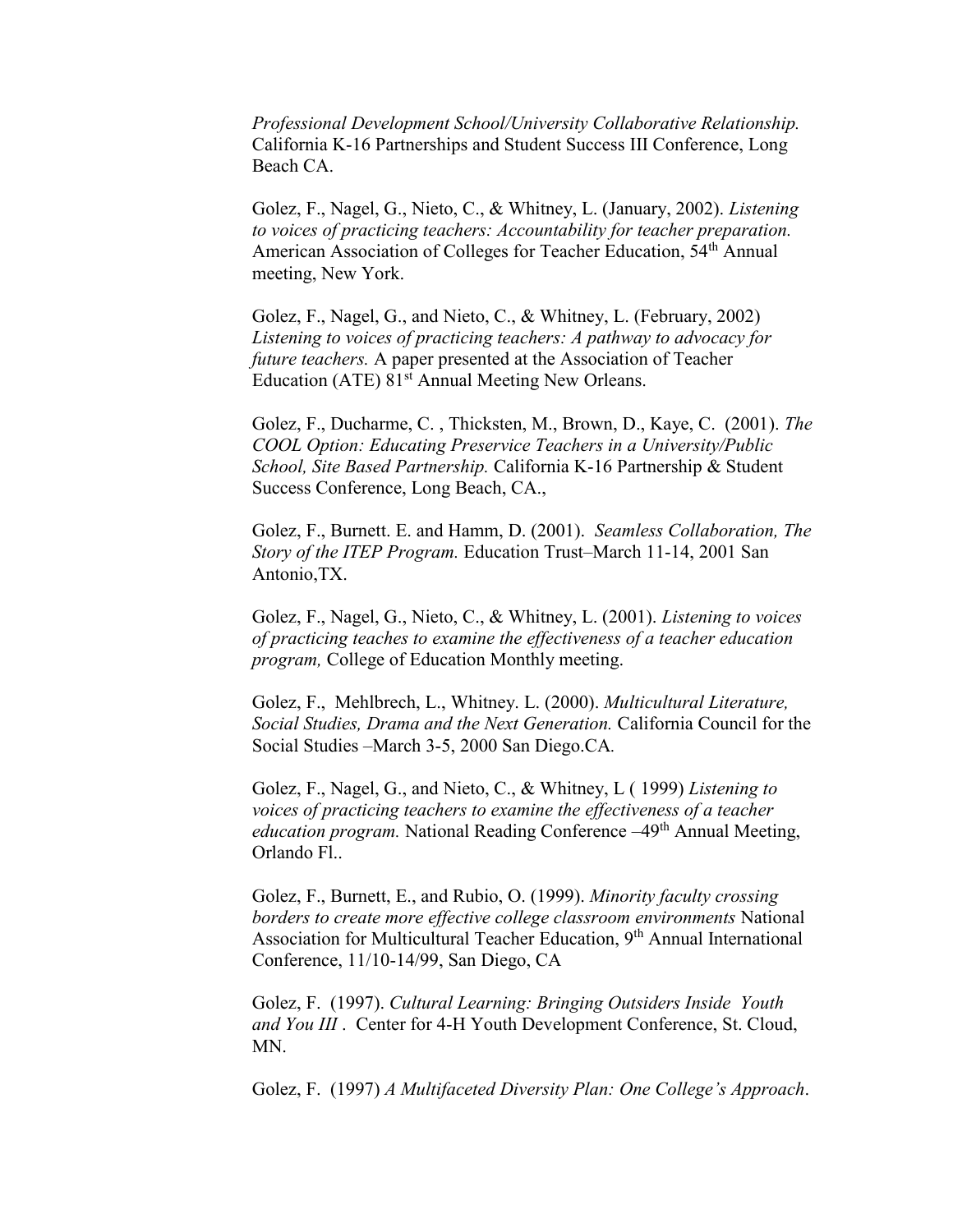AACTE Conference, Phoenix.

Golez, F. (1996). *A Multifaceted Diversity Plan: One College's Approach*. National Association of Multicultural Education Conference, Minneapolis, MN.

Golez, F. (1996) *Moveable Feast: Bridging the Conceptual Gap Between Multicultural and International Education*. National Association of Multicultural Education Conference, Minneapolis, MN.

Golez, F. (1996). *Shifting the Paradigm in Preservice Teacher Education: Modeling Democracy in a Collaborative Site-based Program*. American Education Research Association Conference New York, New York.

 Golez, F. (1996). *Minority Academics in Midwestern Institutions of Higher Learning*. Humphrey Center, University of Minnesota Panel

#### PUBLICATIONS

Golez, F. & Hamm, D. (2015). Finding the joy in teaching through faculty collaboration and mentorship in a clinical teacher preparation program*. CCNews* (26) 4, 29-30.

Golez F. (2015). The path of a clinical teacher preparation as a conduit for innovation in education, *PDS Partners, 11*. 20-21.

Golez, F., Nagel, G., Whitney, L. (2013*). Using focus group research to evaluate and improve teacher preparation.* (in progress)

Richards, C., Pavri, S., **Golez, F.,** Canges, R., & Murphy, J. (2007). Response to intervention: Building the capacity of teachers to serve students with learning difficulties*. Issues in Teacher Education.*

Golez, F. & Symcox, L. (2005*). Refashioning the Professional Development School Through Masters Certification.* Towson Publications.

Golez, F., Whitney, L., and Nagel, G. & Nieto, C., (2002). Listening to voices of practicing teachers to examine the effectiveness of a teacher education program. *Action in Teacher Education*

Golez, F., Burnett, E., and Rubio, O. (2000). *Minority faculty crossing borders to create more effective college classroom environments. NAME proceedings.* Mahwah, NJ: Lawrence Erlbaum Associates, Inc.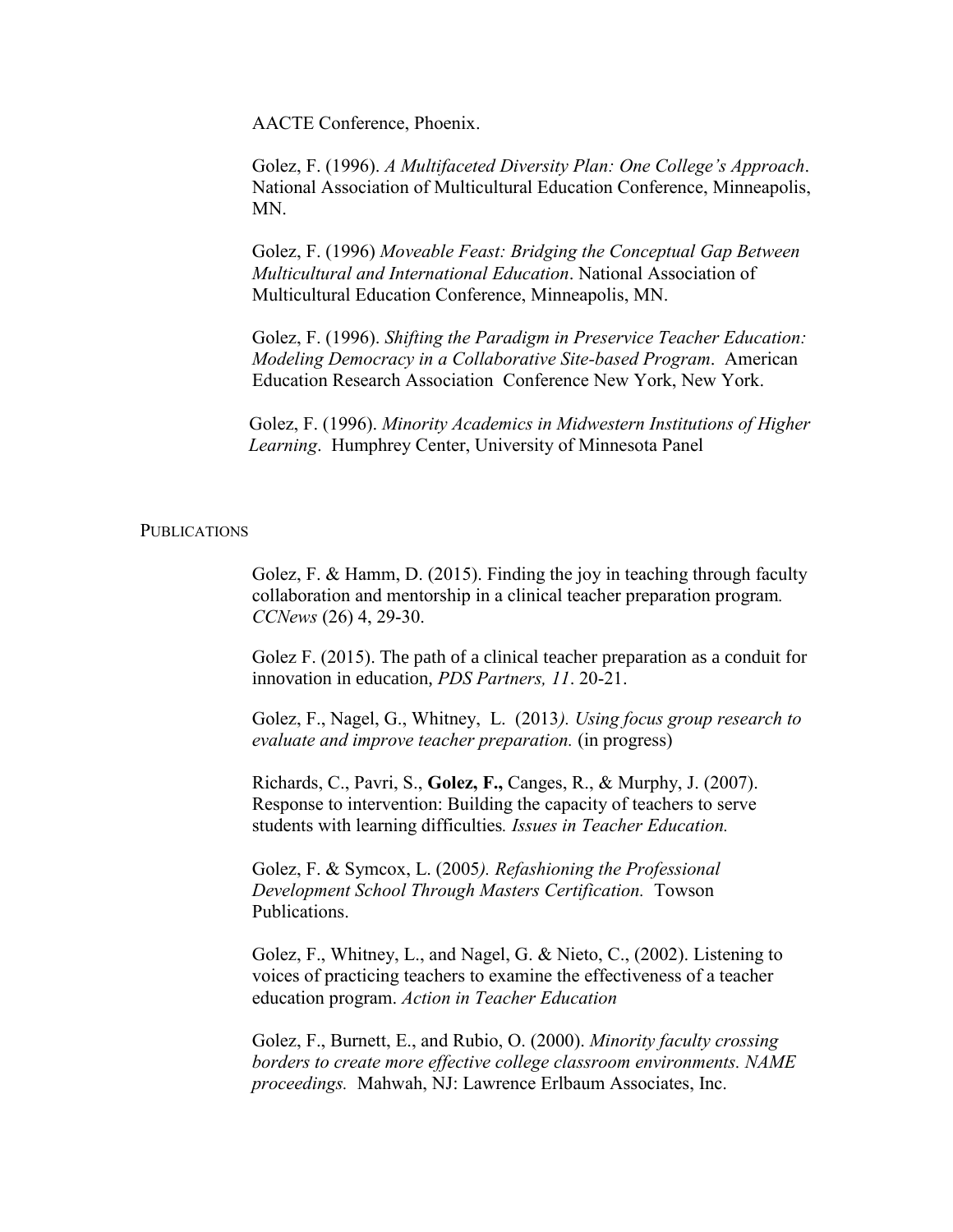|                 | Golez, F. (2000). Review of: Educating Esmé. Diary of a teacher's first<br>year. Issues in Teacher Education.                                                                                                                                                                                                      |
|-----------------|--------------------------------------------------------------------------------------------------------------------------------------------------------------------------------------------------------------------------------------------------------------------------------------------------------------------|
|                 | Golez F. (1999). A learner / child-centered approach to educating teachers.<br>Issues in Teacher Education, (8) 2, 53-72.                                                                                                                                                                                          |
|                 | Golez, F. (1999). [Review of the book Social studies in elementary<br>education (11 <sup>th</sup> ed.)]. Issues in Teacher Education, (9) 1, 83-85.                                                                                                                                                                |
|                 | Golez, Vierra, and Pollock (1998). Reading Educational Research, (3rd<br>ed.) Upper Saddle River, NJ: Merrill-Prentice Hall, 1998.                                                                                                                                                                                 |
|                 | Golez, (1997). Shifting the Paradigm in Preservice Teacher Education<br>Program, (ERIC Document Reproduction Service).                                                                                                                                                                                             |
| <b>TEACHING</b> |                                                                                                                                                                                                                                                                                                                    |
|                 | EDP 595 Qualitative Research Methods<br>EDCI 530 Cross Cultural Education U.S. and Global Perspectives<br>EDEL 482 Student Teaching in Diverse Classrooms<br>EDCI 695 Seminar in Curriculum and Instruction<br>EDCI 533 Action Research Methods for Teachers<br>EDEL 472 Teaching Social Studies in K-8 Classrooms |
| <b>SERVICE</b>  |                                                                                                                                                                                                                                                                                                                    |
|                 | • General Education Governing Committee<br>• BTSA Induction Advisory Committee, Long Beach Unified                                                                                                                                                                                                                 |
|                 | • University Academic Senate                                                                                                                                                                                                                                                                                       |
|                 | • University Teacher Preparation Committee<br>• College Strategic Planning Committee                                                                                                                                                                                                                               |
|                 | • College Assessment Committee                                                                                                                                                                                                                                                                                     |
|                 | • TPA Implementation Committee                                                                                                                                                                                                                                                                                     |
|                 | · College RTP Committee<br>• College Curriculum Committee                                                                                                                                                                                                                                                          |
|                 | • Joint Doctoral UCR/CSULB Committee                                                                                                                                                                                                                                                                               |
|                 | • Post Tenure Review Committee<br>• Field Programs Committee                                                                                                                                                                                                                                                       |
|                 | • Japanese Garden Educational Outreach Committee                                                                                                                                                                                                                                                                   |
|                 | • Laguna Beach Unified School District, Quality for Education Research                                                                                                                                                                                                                                             |
|                 | Committee<br>• Professional Development Consultant, Laguna Beach Police Department                                                                                                                                                                                                                                 |
|                 | • PDS Steering Committee                                                                                                                                                                                                                                                                                           |
|                 | • Department Advisory Cabinet                                                                                                                                                                                                                                                                                      |
|                 | • Department Social Committee<br>• Chair of the Department of Teacher Education Curriculum Committee.                                                                                                                                                                                                              |
|                 | • Streamlining Committee Member                                                                                                                                                                                                                                                                                    |
|                 |                                                                                                                                                                                                                                                                                                                    |